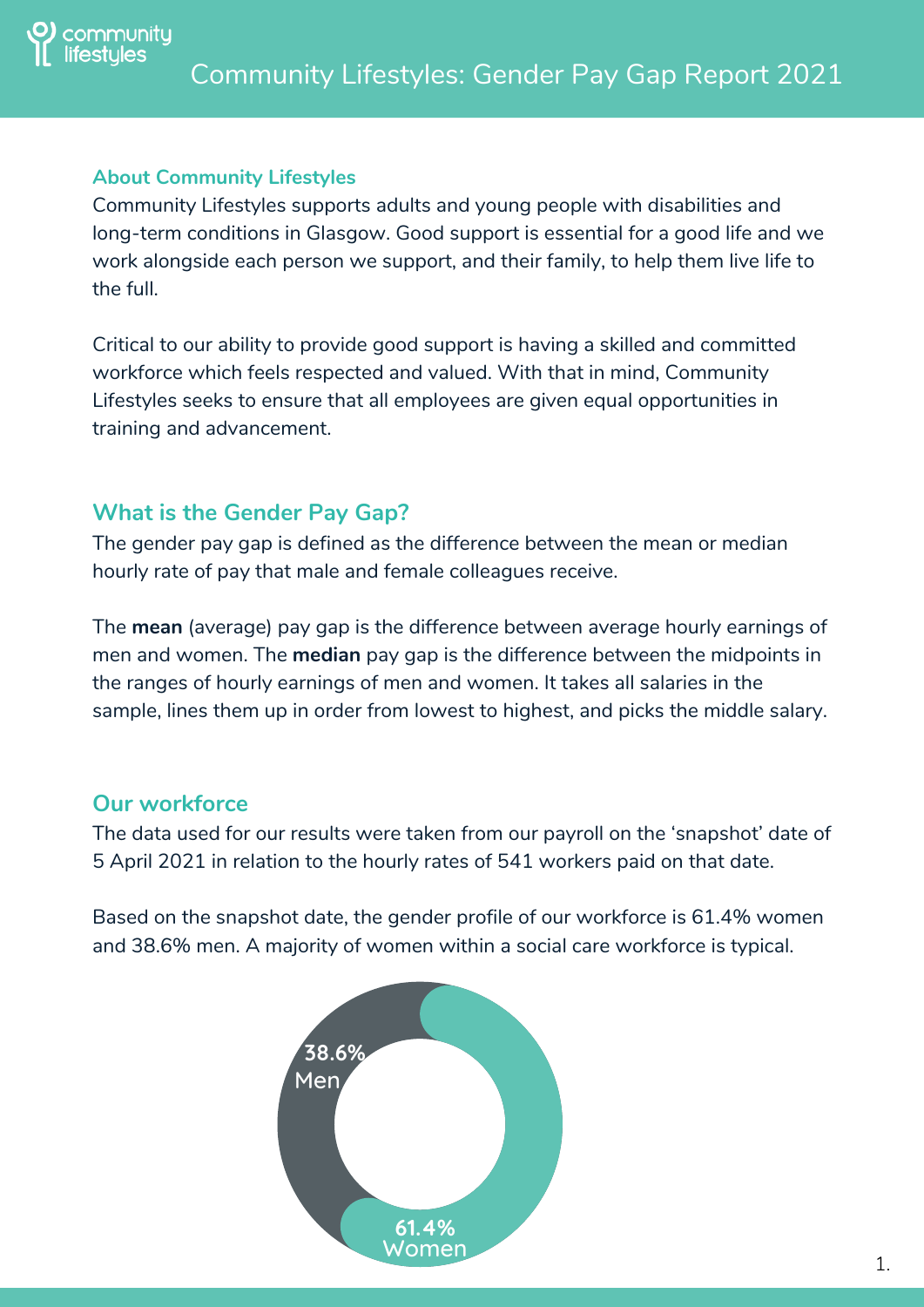### **Headline gender pay gap figures**

In Community Lifestyles, our mean gender pay gap is 2.49%. Our median pay gap is 0%.

| Mean Gender Pay Gap   | 2.49% |
|-----------------------|-------|
| Median Gender Pay Gap | 0%    |



To provide some context, the mean gender pay gap across the UK is 15.4 % (Office of National Statistics Annual Survey of Hours and Earnings: 2021) so the gap in Community Lifestyles compares very favourably but why do we have a gap at all? The following statistic may provide some indication.

#### **Proportion of men and women in each pay quartile**

If we list our workforce from lowest to highest hourly rate of pay and divide them into four sections or quartiles with the same number of workers in each, we see the following proportion of men and women in each.

| Quartile       | Female | <b>Male</b> |
|----------------|--------|-------------|
| 4 - highest    | 59.6%  | 40.4%       |
| $\overline{3}$ | 60.0%  | 40.0%       |
| $\overline{2}$ | 60.0%  | 40.0%       |
| 1 - lowest     | 65.9%  | 34.1%       |